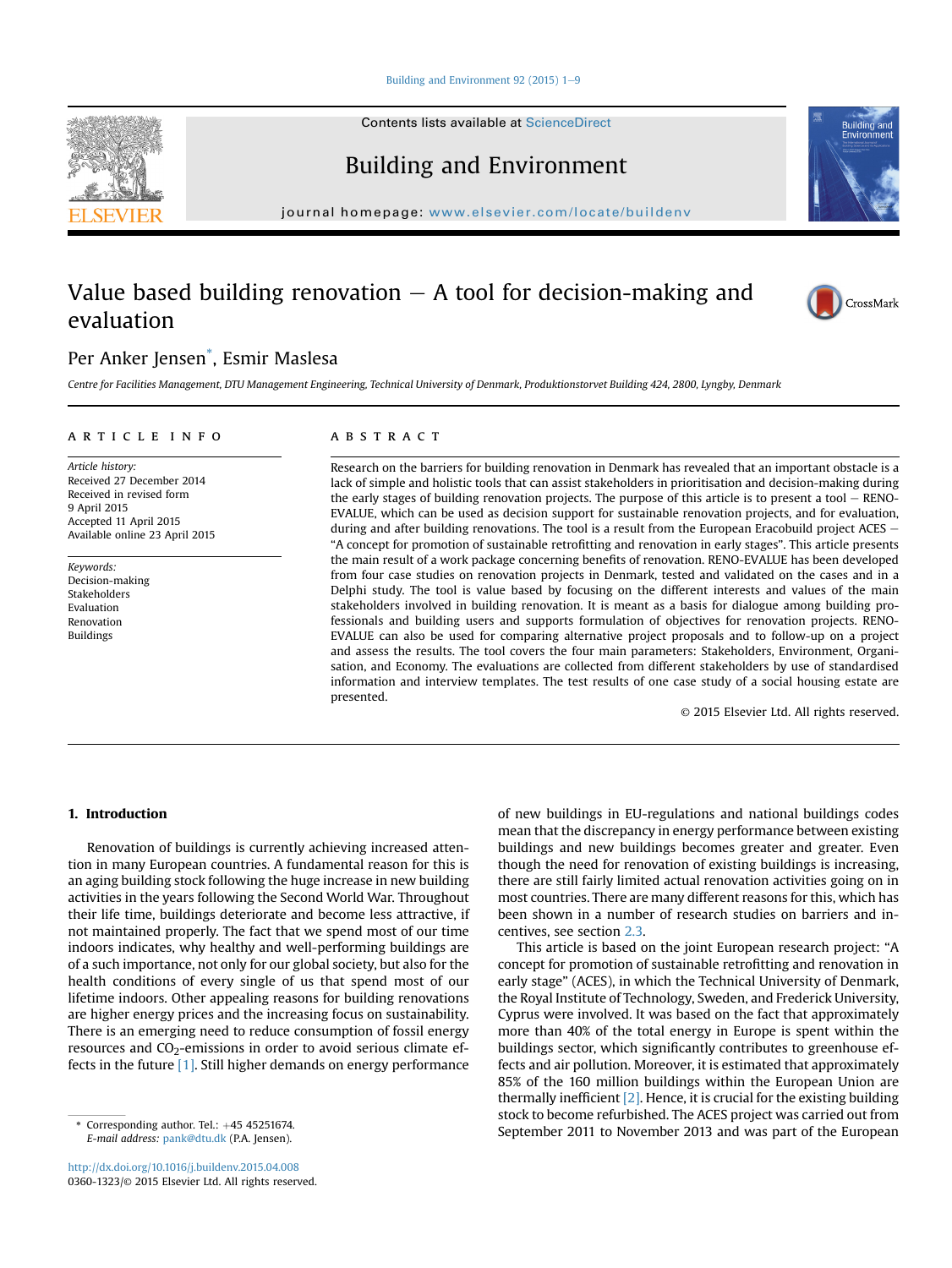Eracobuild programme with a particular focus on Value Driven Processes. The Danish part of the research received financial support from the Danish Energy Agency. The agency did not have any role in the research besides acceptance of progress and final reporting and participation with a representative in one round of a Delphi study. The agency has not had any involvement in the decision to submit this article.

The project was divided in a number of work packages and this article concerns WP2 on evaluation of the economic and environmental benefits of sustainable renovation of buildings. It is based on the view that the value of renovation is evaluated differently by different stakeholders, so it is important to highlight the main stakeholder's subjective viewpoints. The purpose of this article is to present the main findings and in particular the resulting tool called RENO-EVALUE. The use of the tool is illustrated by one of the case studies concerning a social housing renovation project during the early stages of design phase. The reason for developing the tool is that research on the barriers for building renovation in Denmark has revealed that an important obstacle is a lack of simple and holistic tools that can assist stakeholders in prioritisation and decision-making during the early stages of building renovation projects [3]. The article is structured with literature review in section 2. The methodology of the empirical study is explained in section 3. The findings are presented in section 4 with outlining RENO-EVALUE followed by a case study. The article is finished with discussion in section 5 and conclusion in section 6.

In the article renovation will be used as a general term for improvements of the performance of existing building. Renovation can be part of planned maintenance and improvement. This can be in the form of rebuilding, refurbishing or retrofitting a building as part of modernization or adaptation to changing use. It can also be in the form of restoration or preservation of cultural heritage like historic or listed buildings. The main focus is on renovation of buildings, which involves a considerable improvement in their energy performance  $[4]$ . Building renovation is defined more specific in section 2.1.

#### 2. Literature review

#### 2.1. The need for building renovation

40% of total energy consumption in European Union is used in buildings [5]. Besides that, it is being estimated that people globally spend approximately 70% of their time in buildings [1], which explains why healthy and well-performing buildings should be of importance to us. Spending most of our time in buildings demands comfortable facilities and optimal building design, where users and visitors easily can adapt to surroundings, and the other way around. However, buildings age and become less energy-efficient through their lifetime, which means that they also have to be maintained and operated properly, in order to extend their lifetime expectancy and maintain property value. If not done so, buildings will slowly, but surely, become outdated and energy inefficient because of external influences and deterioration of building materials and components.

The need for renovation of buildings can also be related to problems with indoor climate. It has for a long time been generally recognised that bad indoor climate can lead to health problems. In 1983 the World Health Organisation defined at pathological picture termed Sick Building Syndrome or the indoor climate disease [6]. There is a large body of research dealing with indoor climate and health effects. Our initial needs and stakeholder analysis also revealed that problems with indoor climate can be a reason for building renovation  $-$  not only in older buildings but also in fairly new buildings [7].

Building renovation is the process of fixing or replacing existing parts of the building to improve its performance, either to its original state or better  $[4]$ . At the same time, building renovations also provide the possibility to change building design/lay-out, functions, architectural expression etc. to match users' current and/or future needs. Combining multiple disciplines introduces complexity to building renovations, and because of that, interdisciplinary expertise is required to deal with most renovation projects.

Building renovations usually address several challenges in a specific property at the same time and therefore contribute with multiple benefits. Today, focus is mostly on energy-efficiency and deterioration, but there are also non-energy benefits of building renovations such as improvement of indoor climate, better daylight conditions, improved working spaces etc. In office buildings for instance, indoor climate is considered very important and can directly be linked to employee performance. Earlier research has shown that productivity can be increased  $6-9$  % by improving indoor air quality, which means that investments in indoor climate are also business investments [1]. Improving building design through renovations should therefore not only be a financial issue, but also the question of added value and better indoor climate conditions.

#### 2.2. Barriers and incentives

Even though there are many benefits of building renovations, several international research studies have analysed the barriers for initiating renovation projects. The World Business Council for Sustainable Development (WBCSD) has produced a number of reports about energy efficiency in buildings with a global outlook. In Ref. [8] they state that several barriers stand in the way of rapid progress ranging from market and policy failures, through professionals' inadequate knowledge and understanding, to the behaviour of building users. Their modelling work indicates that measures with a substantial impact are unlikely to meet normal financial investment requirements and are therefore unlikely to be implemented. Furthermore they identify several structural obstacles that significantly inhibit the likely take-up rate even of financially attractive investments.

A European ERABUILD project on building renovation and modernisation conclude in their final report [9] that the barriers in general are the lack of knowledge and information and the lack of cost effectiveness and funding. For owner-occupiers and private landlords the lack of knowledge and information, and funding, are seen as the main problems. An additional barrier for private investors is that they do not profit themselves from the investment made in rented out buildings  $-$  often called the landlord/tenant dilemma  $[4,10]$ . In relation to opportunities, Itard et al.  $[9]$  regard that they are going to be generated by governmental actions and market processes. Demands of owners and occupants (e.g. with regard to comfort) have been changing and are going to change in the near future, which will have a positive effect on sustainable renovation.

In the UK, the Better Buildings Partnership has produced reports about low carbon retrofitting. The partnership identifies barriers in the following five areas  $[11]$ :

- 1. Commercial, including failure to provide a compelling and viable business case for investment in retrofit and the inherent split incentive between owners and occupiers.
- 2. Roles and Processes, including no defined process to designate individuals within an organisation with the responsibility and authority to identify, plan and deliver energy saving and carbon reduction interventions.